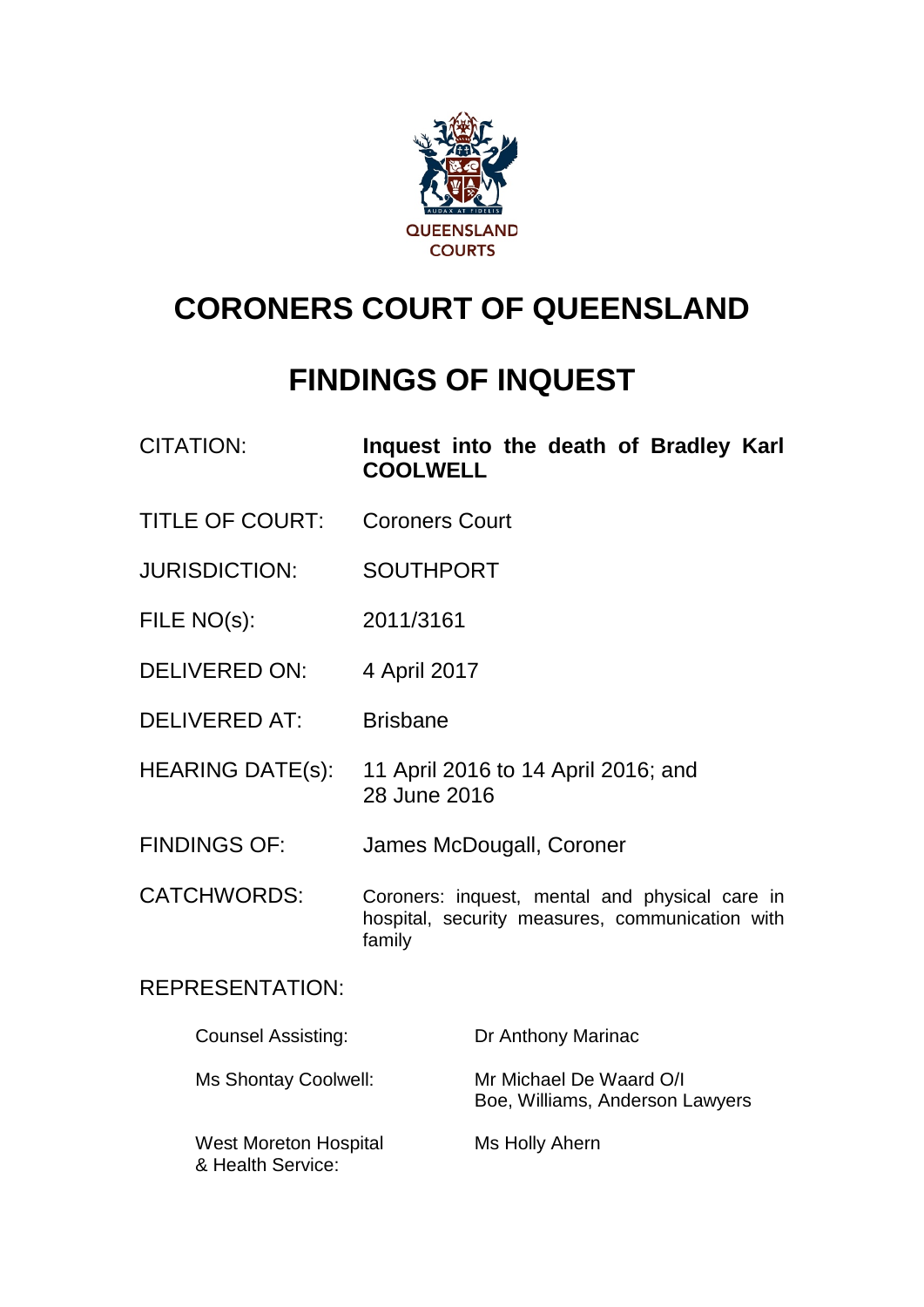Dr Gail Robinson: Mr Joshua Jones, counsel O/I AVANT Law

Nurse Charles Kumar: Mr Gavin Rebetzke, counsel O/I<br>Nurse Jasbir Sandhu: Roberts & Kane Solicitors Roberts & Kane Solicitors

Metro South Hospital Ms Patricia Feeney, counsel O/I<br>& Health Service: Metro South HHS Metro South HHS

Dr Che-Yeung (Jeff) Chau: Mr Damian Atkinson, counsel O/I Moray & Agnew Lawyers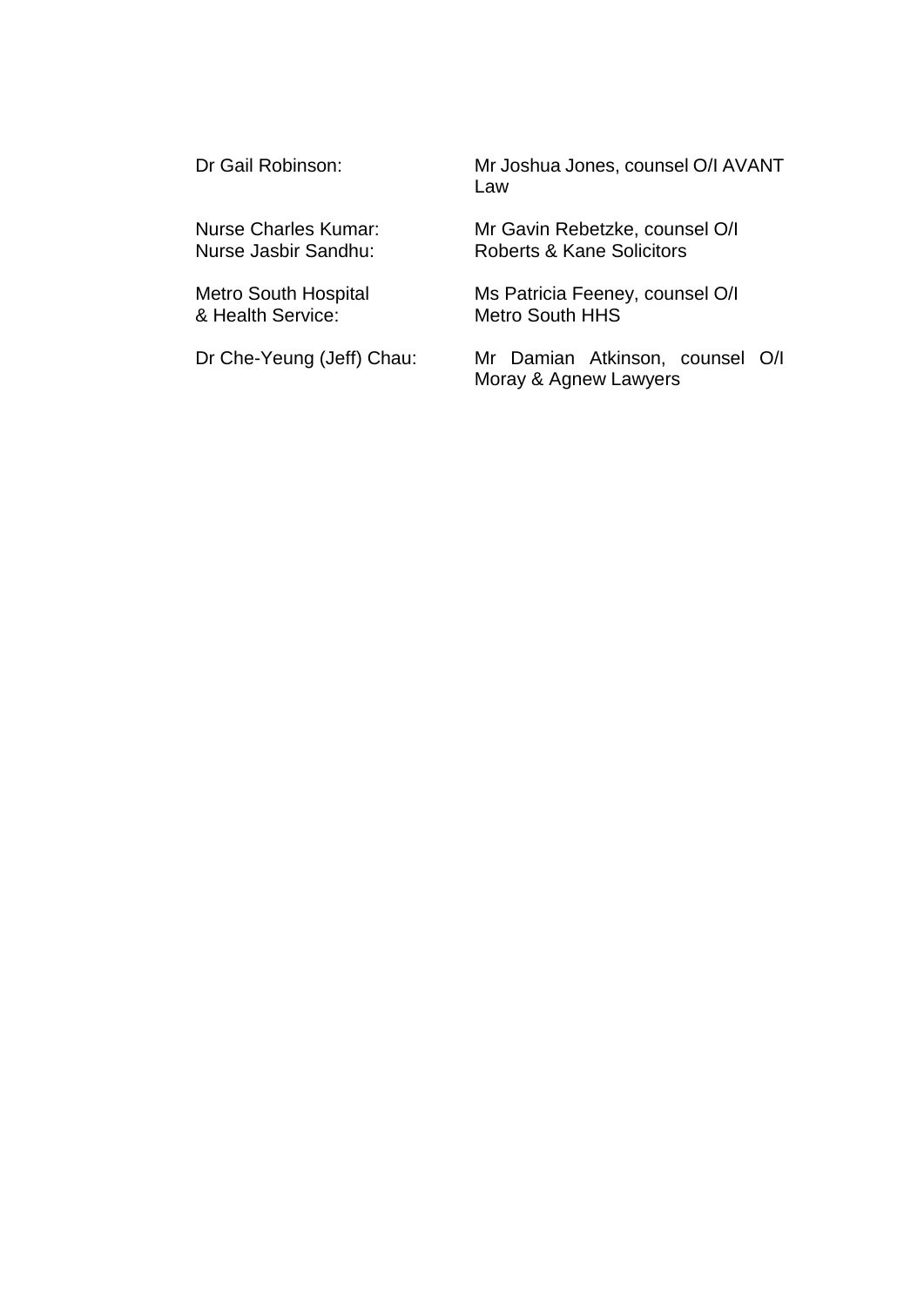### **Contents**

<span id="page-2-0"></span>

|                                                       | 1              |
|-------------------------------------------------------|----------------|
|                                                       | 1              |
|                                                       | 1              |
|                                                       | 3              |
|                                                       | 3              |
|                                                       | $\overline{4}$ |
|                                                       | 5              |
|                                                       | 6              |
|                                                       | 7              |
|                                                       | 8              |
|                                                       | 10             |
| Contact with family on the night of 12 September 2011 | 11             |
|                                                       | 11             |
|                                                       | 13             |
|                                                       | 13             |
|                                                       | 14             |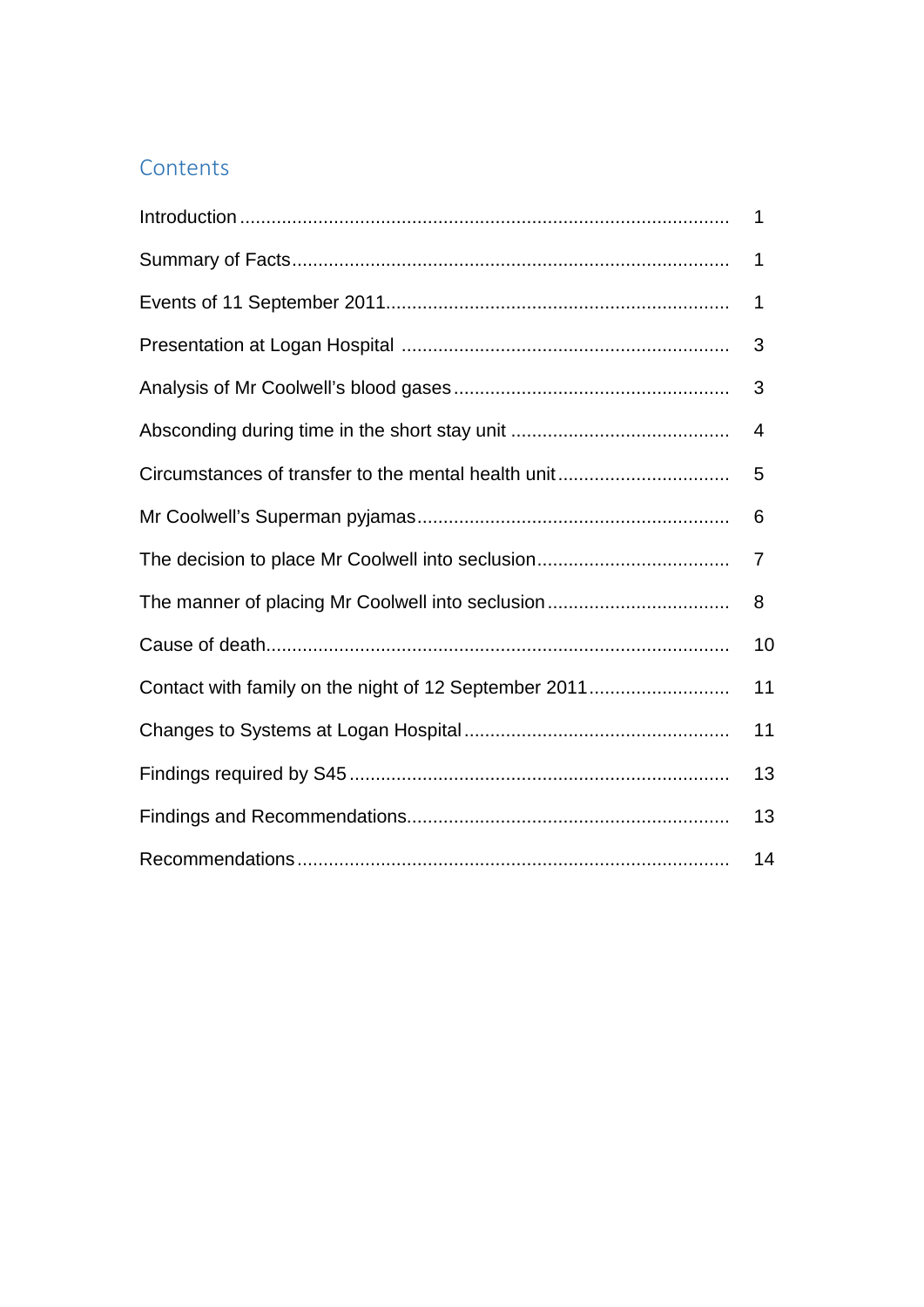#### **Introduction**

- 1. Mr Bradley Karl Coolwell was born in Lismore, New South Wales, on 25 January 1972. He was 39 years of age when he died on 12 September 2011. He was the eldest of six children born between 1972 and 1982. Mr Coolwell was an Indigenous Australian. He moved with hisfamily to the Inala area of Brisbane around 1975. He undertook his schooling in Queensland.
- 2. During his later youth and early adulthood, Mr Coolwell was convicted of a number of criminal offences, primarily property matters. He spent several periods in detention, and during one of those periods (around 1991) was diagnosed with schizo-affective disorder, a psychotic condition involving schizophrenia and other mood disorders. He spent much of the twenty years between 1991 and his death in full-time residential, involuntary mental health care at The Park Mental Health facility. He was discharged from The Park for treatment in the community on 25 November 2010, and lived with his family from that time until his admission to hospital on the day before his death at Logan Community Hospital on 12 September 2011.

#### <span id="page-3-0"></span>**Summary of Facts**

- 3. The decision to discharge Mr Coolwell from The Park residential, involuntary treatment was not a contentious issue at the inquest. Evidence provided by West Moreton Area Health Service was not challenged in the course of the inquest and I accept it was an appropriate clinical decision.
- 4. Following his release, Mr Coolwell lived part of the time with his sister, Shontay Coolwell and part of the time with other relatives on Moreton Island. Ms Coolwell was represented by counsel at the inquest. Mr Coolwell, on the available evidence, did not ever live independently. Having said that, it is clear that he tended to come and go as he pleased, and that he was not in the care of any other person.
- 5. As part of his treatment regime in the community Mr Coolwell was required to attend an outpatient clinic on a regular basis for injections of risperidone, an anti-psychotic drug. Mr Coolwell had a range of comorbidities which also required regular medication. The most significant of these were the thyroid disorder Hashimoto's disease (which required hormone replacement therapy) and diabetes. Ms Coolwell, according to her oral evidence, had the impression Mr Coolwell was generally compliant with his medication regimen. However the toxicology results undertaken during the autopsy process suggest that risperidone was the only drug present in his body at therapeutic levels. It is not clear, on the available evidence, whether Mr Coolwell was compliant with all his medications, other than risperidone. Non-compliance may have contributed to his poor state of health on admission to hospital.

#### <span id="page-3-1"></span>**Events of 11 September 2011**

6. Ms Coolwell gave evidence that on the evening of 10 September 2011, her brother Bradley was at home and behaving normally and that he continued to go about his business on the morning of the 11 September 2011. She said nothing unusual had occurred until she received a phone call from Logan Central police to inform her they were taking Mr Coolwell to Logan hospital as he was unwell – suffering from bronchitis.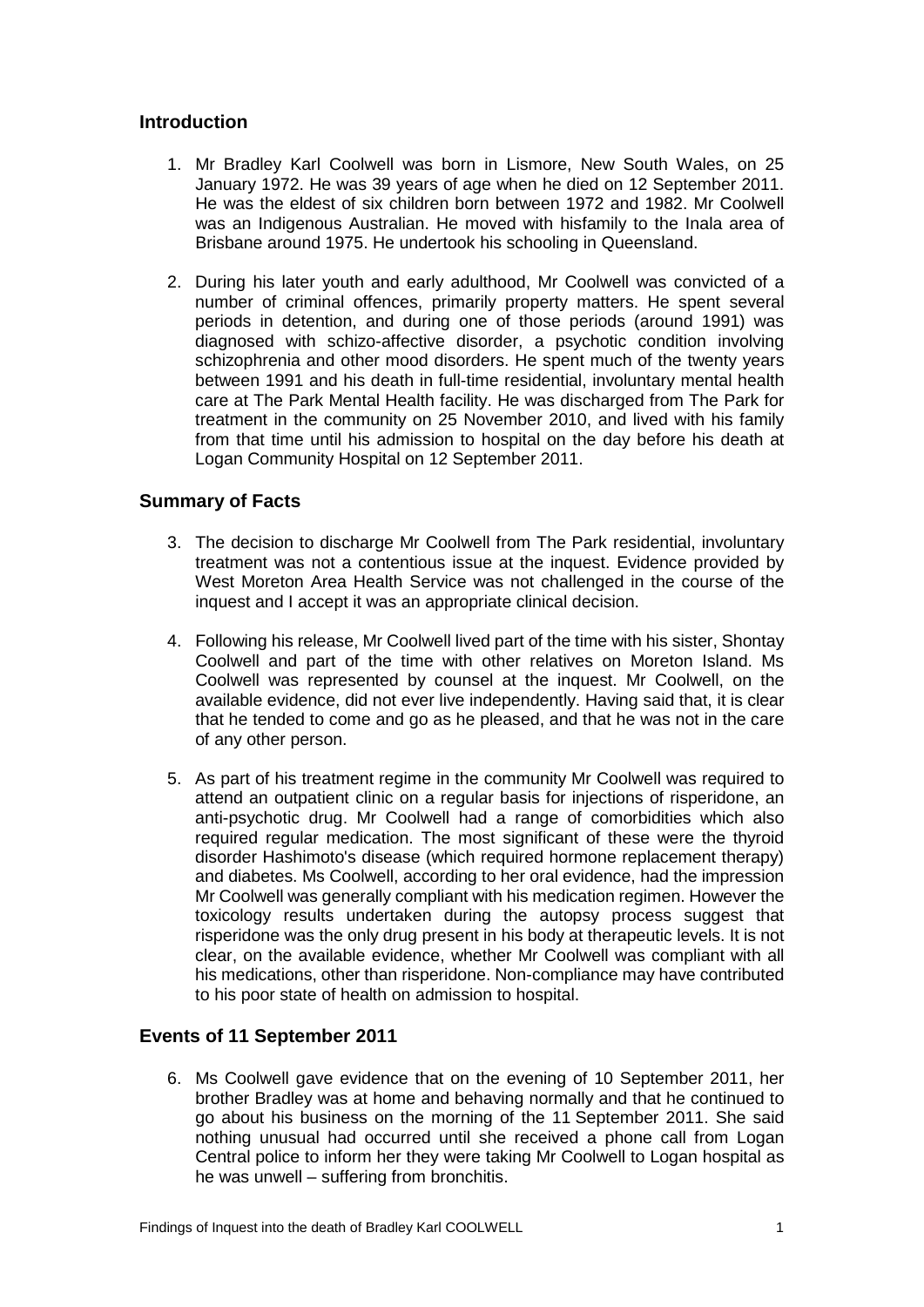- 7. The police version of events is that they received a call (from a member of the public, or Queensland Rail staff) to attend the Kingston railway station on the morning of 11 September 2011, due to concerns for the welfare of a large gentleman wearing superman pyjamas and a superman t-shirt. In oral evidence police clarified that there was no suggestion that Mr Coolwell (who was almost certainly the person on the railway platform) was committing any offence or exhibiting a danger to any person. Police attended to check on the person's welfare. When police arrived at the railway station they learned that the person described had left and it was believed he had boarded a train.
- 8. At around the same time police state that they received a call from Shontay Coolwell, who sought assistance in relation to her brother. Ms Coolwell's evidence was that no such call was ever made. Police state that in response to that call they attended Ms Coolwell's home and had a conversation with her. Again, Ms Coolwell's evidence was that neither the visit nor the conversation in fact took place. On the police version, Ms Coolwell told them that her brother Bradley had been awake all the previous night and that he had been running around the house, throwing objects, and trying to destroy the TV which he saw as the source of some form of "evil". Police state that while they were speaking with Shontay Coolwell, they received a call that Bradley Coolwell had presented himself to the front counter at Logan Central Police Station and was asking for police to transport him to his auntie's place at Acacia Ridge. Having considered the evidence I find that Shontay Coolwell is mistaken in her recollection of events and I accept the evidence of the police.
- 9. The police returned to the police station and there found Bradley Coolwell in what was thought by them to be some mental distress. Inspector Parker said in evidence: "*When conversing with him, he was – his speech was slurred. He indicated that he'd been up all night. He'd been battling with Superman, fighting Superman. He also believed he was the Hulk. He produced to me a PCYC card, a Police Citizen Youth Club card and said he's also an undercover police officer. So – and we obviously made a number of assumptions as a result of that conversation."*
- 10. Police then took appropriate action under the *Mental Health Act 2000* (s.34) and took Mr Coolwell to hospital under an emergency examination order. They initially thought he may have been drunk, but after checking on QPrime they realized mental health issues were more likely the cause of his behaviour. In her evidence, Ms Coolwell said that it was her understanding that her brother Bradley was taken to hospital as the police were concerned about Bradley's breathing. When questioned about this, the police officer said that if they were concerned about Bradley's physical health, for example his breathing, they would have called an ambulance for urgent attendance, rather than drive him there themselves. I accept this evidence.
- <span id="page-4-0"></span>11. I find that the police acted appropriately at the time in taking Mr Coolwell to hospital under the emergency examination order. If Ms Coolwell did in fact call for police assistance because of Bradley's behaviour, as I have found she did, then that would have been entirely appropriate in the circumstances as well, and she would have had her brother's welfare at heart.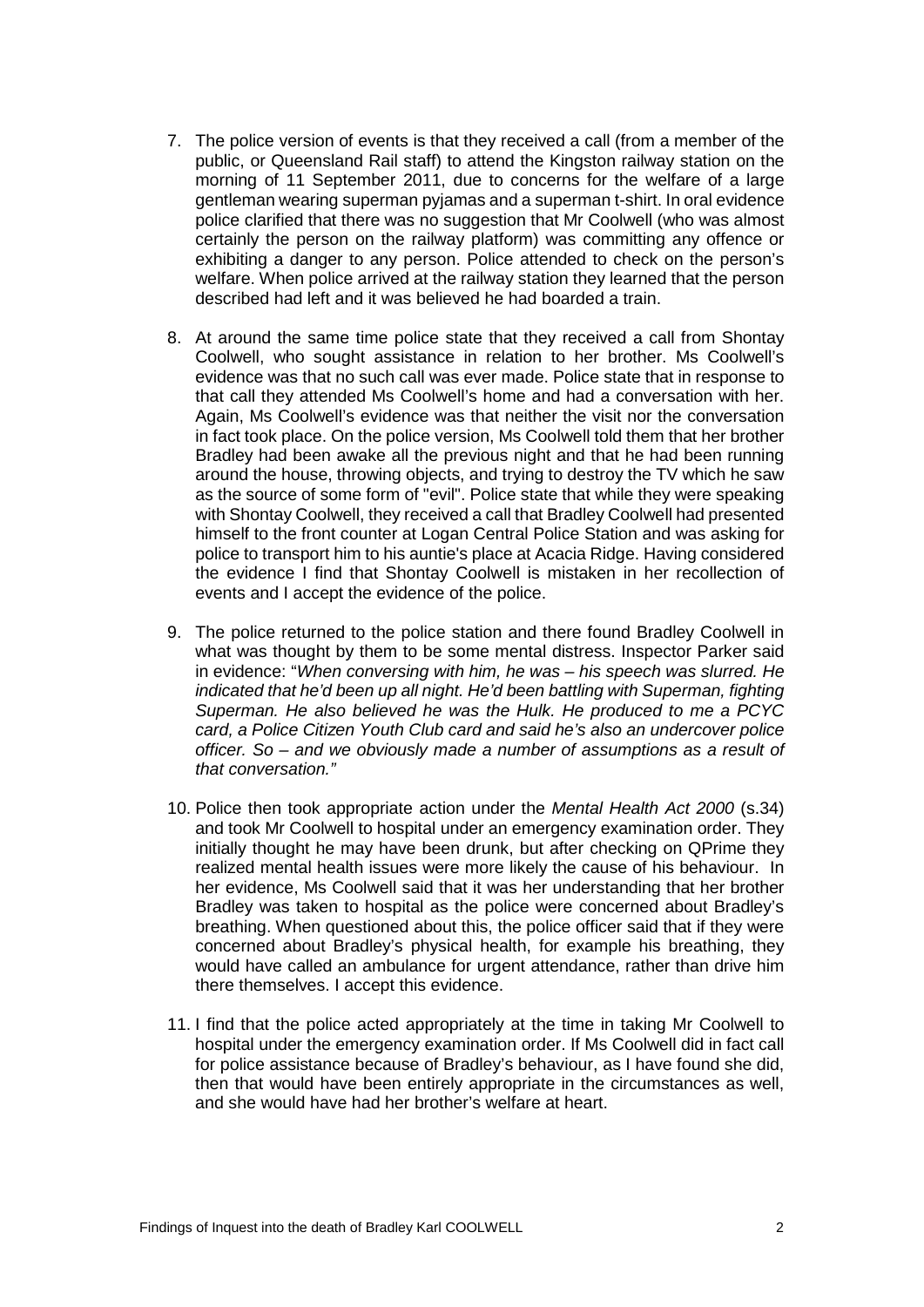#### **Presentation at Logan Hospital**

- 12. Upon presentation to the hospital in the company of police, Mr Coolwell was triaged appropriately and then was assessed by a mental health nurse, Shaun Holman, at 12.45pm. Mr Holman's key observation was that Mr Coolwell: *"is clearly psychotic he states that he is Superman and that he has been fighting evil,continues to talk about being the police commissioner and working for the PCYC". "I help people". "I own all the government agencies."* Mr Coolwell was placed under an involuntary treatment order and was admitted to the hospital's Short Stay Unit for assessment of his medical issues.
- 13. Dr Gail Robinson, who was then Clinical Director of Logan Mental Health Services, explained that Mr Coolwell was kept in the Short Stay Unit because he had other medical issues to be attended to and there was a balance to be struck in determining whether he was best placed in a ward where his physical ailments could be the principal focus. She stated: "*Well, mental health units are not necessarily set out to manage medical comorbidities for acute medical comorbidities just like a medical ward isn't set up to manage acute mental health problems. So I was just a little concerned that if there was evidence in the chart that he'd been sedated and had needed oxygen, and so my feeling is if he's a bit disorganised and walking around the emergency department, and he appeared to be psychotic to me and my staff, that if we needed to sedate him that would be – we'd need to be very careful, and we'd need to manage his sugar. So the recommendation I made with the two junior doctors was we needed to make sure that he was slightly more stable physically, and that's why I went and talked to the emergency medicine doctors."*
- 14. Dr Robinson gave evidence that while Bradley was physically accommodated in the Short Stay Unit, his treating team was the mental health team. She personally saw Mr Coolwell in the emergency department at 1.30pm. She had discussions with ED staff and then allocated resources to accommodate the new intake of patients into the mental health ward. It was, however, apparent and should have been apparent to the medical staff in the Short Stay Unit that Bradley Coolwell's medical health was problematic.

#### <span id="page-5-0"></span>**Analysis of Mr Coolwell's blood gases**

- 15. Before he was transferred to the mental health ward Bradley's blood gasses were analysed. Opinion evidence provided by Dr Kelly, a consultant thoracic and intensive care physician who gave an opinion to Queensland Health suggests some aspects of Mr Coolwell's treatment in the Short Stay Unit were poor. On the morning of 12 September 2011, when Mr Coolwell was reviewed by Dr Chao (who was overseeing Bradley in the Unit), he failed to notice or failed to act upon serious anomalies in Mr Coolwell's blood gas results.
- 16. In his statement, Dr Kelly states: *The reviewing medical registrar, Dr Chao noted the patient to be "hypoxic", however he did not comment on the arterial blood gas results that were available on 12th September 2011 at 05.35 hours. There was a severely reduced level of oxygen (hypoxemia) with pO2 48mmHg (N>80mmHg). Hypoventilation had resulted in severely increased arterial CO2 pressure (PaCO2 = 100mmHg). The normal level for pCO2 being <45mmHg However, the reduced level of consciousness following intramuscular administration of midazolam resulted in hypoventilation. Coma can occur if the*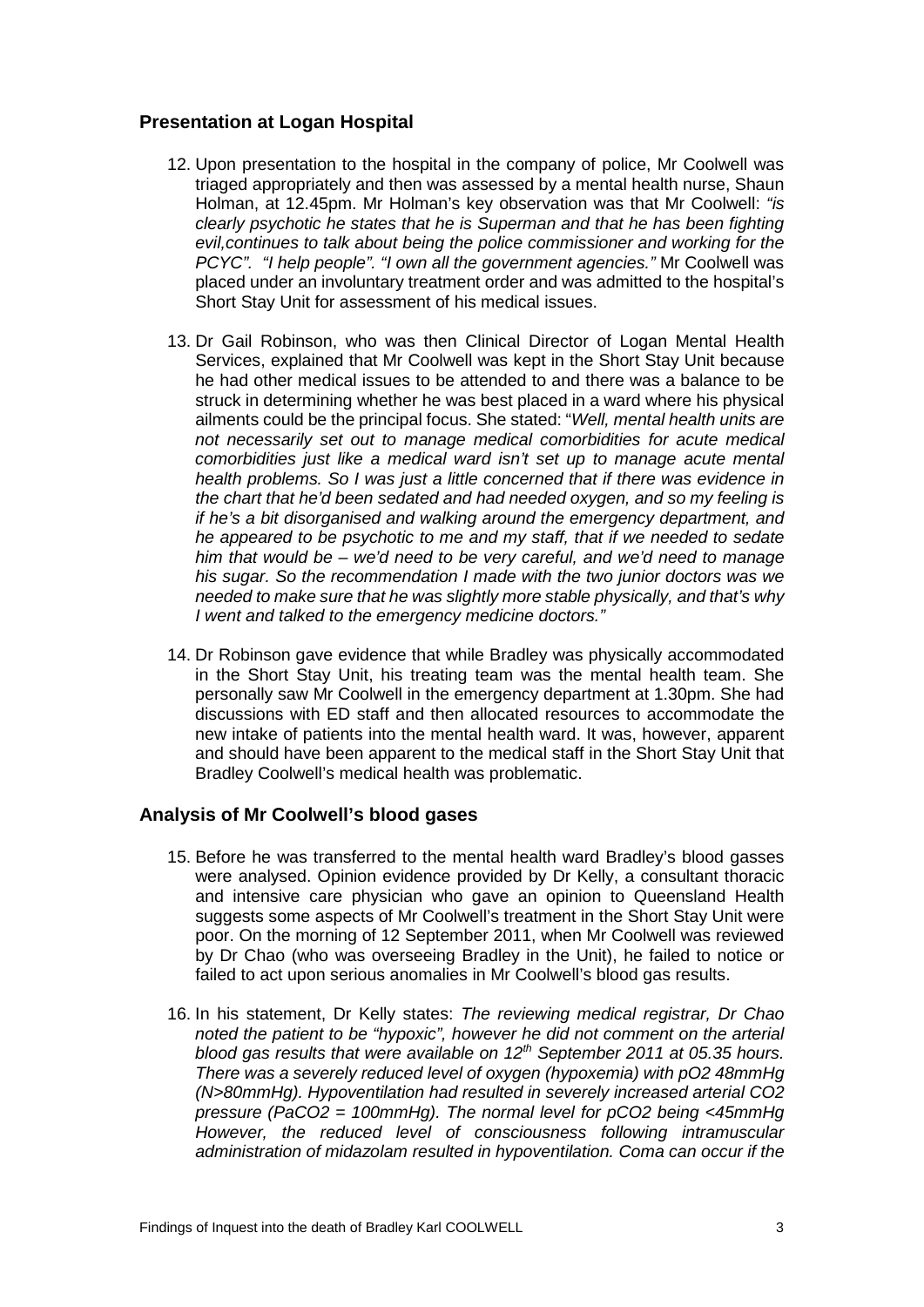*pCO2 increases relatively quickly to above 70mmHg. Hence, the pCO2 of 100mmHg may also have contributed to the reduced level of consciousness."*

- 17. Dr Chao, however, states that he did in fact have regard to the blood gas results; and that he also had regard to subsequent tests undertaken in the ward. In his mind, those tests indicated that the earlier blood gas results may have been primarily the result of Mr Coolwell having been administered Midazolam, and that as that drug had dissipated in Mr Coolwell's system, the hypoxia had resolved: "*I concluded in my opinion, and as documented accordingly, that he had early hypoxic event, and that likely contributed on Midazolam: the medication he was given for sedation. But that had seemed to have worn off, as documented by the fact that his oxygen saturation, when I assessed him, was good and adequate in room air, and also a separate nursing observation at 3 pm, after my review, also noted that his oxygen saturation remains within the normal range on room air. So it seems to confirm, yes, the patient has significant hypoxic issue; however, partly it improved because the Midazolam effect has worn off. However, because he's got his obesity and the presence of the respiratory infection had [indistinct], it would have righted itself within a few hours, that he is at risk of further event. Therefore, we – our management plan was made accordingly; not just to – in response to the earlier event of low oxygenation. We also make plans and safeguards in place because we recognise he is at risk of further issues, and hence I've made a subsequent plan and I'll go through it when you – when you sort of ask me the plan that we've made. But the – the plan we've made was completely in response – in recognition of the early hypoxic event. We recognise that he's improved, and that time, at my assessment, he did not require any more oxygen and he was medically stable. However, because of his other medical issues such as obesity and respiratory tract infection, he is at high risk of further issue. So that needs to be monitored and addressed and rectified completely if – should that happen again."*
- 18. Dr Chao then stated that, as there were no observable difficulties with Mr Coolwell's oxygen levels at the time of his observations, there was no need for a respiratory physician to be consulted prior to Mr Coolwell being reviewed again the following morning.
- 19. Dr Kelly describes the events after Mr Coolwell was administered the midazolam as follows: *"Severe acute respiratory failure followed the administration of an intramuscular injection of midazolam, a short acting benzodiazepine. The deceased was noted to have low oxygen saturation and*  reduced level of consciousness. The severity of the reduced level of *consciousness is reflected in the nursing staff being able to insert a nasopharyngeal airway."* He also noted that Mr Coolwell was given oral diazepam (Valium) on the 11 September 2011.

#### <span id="page-6-0"></span>**Absconding during time in the short stay unit**

20. While he was in the Short Stay Unit, Mr Coolwell left his bed on two occasions and required the intervention of security guards, who on each occasion were required to physically manhandle Mr Coolwell. After each of those occasions, Mr Coolwell experienced difficulty breathing and required oxygen therapy. There is no evidence to suggest that the intervention or actions of the security staff was inappropriate and they behaved in a proper and professional manner.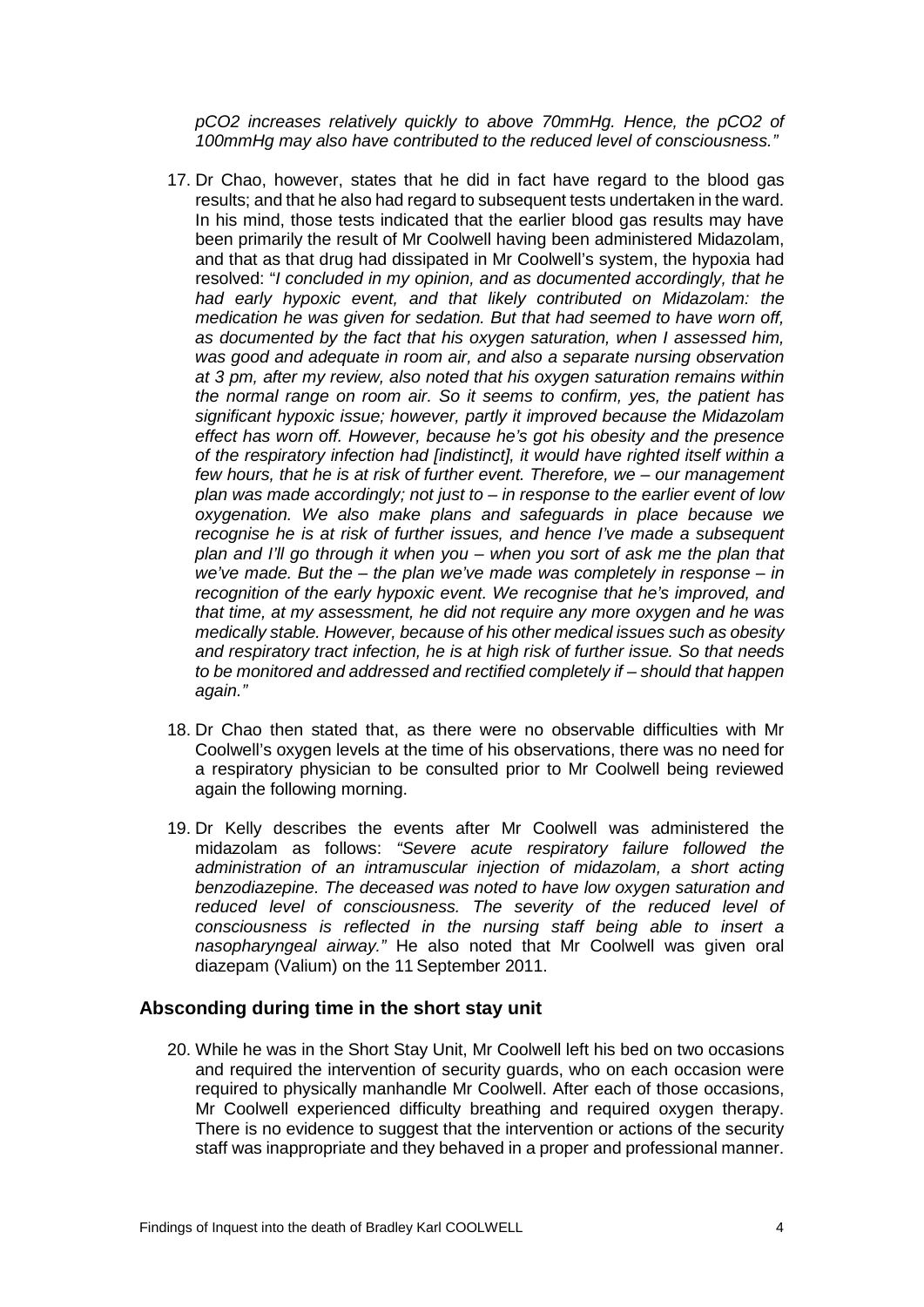- 21. Of great concern though is the effect each of these incidents had on Mr Coolwell's breathing difficulties. Oxygen was administered in each case (despite some difficulty securing Mr Coolwell's compliance with the need to wear the oxygen mask) but there do not seem to have been any further attempts taken to identify the reason for these collapses, other than the blood gas analysis the results of which did not, it appears, influence medical staff. He required the administration of oxygen which, in my view, should have rung alarm bells for the emergency medical staff and Dr Chau. Given the earlier blood gas results, Mr Coolwell's continuing breathing problems should have put staff on notice that his breathing difficulties were serious and required medical intervention, not just observation. He was not medically fit to be transferred to the mental health ward where no specialist treatment was available and continued observation of him by mental health nurses was not necessarily going to be directed towards his immediate physical wellbeing. Although Dr Mir in his evidence says he told staff in the Mental Health ward to be cognisant of Mr Coolwell's breathing difficulties.
- 22. Dr Chau attributed his earlier poor blood gas results to the dose of the sedative midazolam which he was given on arrival. As I understand it, midazolam may cause respiratory depression and/or respiratory arrest. Mr Coolwell was being sent to an environment – the mental health ward – where he was very likely to be administered sedatives such as midazolam and possibly anti-psychotics such as olanzapine, which were the very medications likely to exacerbate his already serious breathing difficulties.

#### <span id="page-7-0"></span>**Circumstances of transfer to the mental health unit**

- 23. When Mr Coolwell was assessed by Dr Chao around 2.00pm on 12 September 2011, under the heading "Plan" Dr Chao made the following entry:- *Continue psych admission* è *psych* - *Not for transfer to Medicine at this stage*
- 24. This was interpreted by a staff member (whose identity is not known) working in the bed flow management system as being a clearance to transfer Mr Coolwell to the mental health unit (Ward 2C) if a bed should become available.
- 25. Dr Chao, in his evidence, indicated that he did not in fact have a view one way or another as to whether Mr Coolwell should have been kept in the Short Stay Unit or transferred to the Mental Health Unit. I find this statement difficult to reconcile with Dr Chau's apparent responsibility to only allow the transfer to take place if Mr Coolwell had no medical issues that would or should have prevented such a transfer until resolved and it was safe to do so. Someone had that ultimate responsibility and if not Dr Chau, who then?
- 26. Later during the evening, a bed did become available and Mr Coolwell was admitted to the mental health ward at approximately 6.30pm. I make no criticism of the administrative staff involved in this part of the process. However, there was a difference in the understanding of Dr Robinson and Dr Chao on the question of where Mr Coolwell should have been accommodated. Dr Robinson, in her evidence, indicated that the proper place for Mr Coolwell was the Short Stay Unit until his comorbidities had resolved. On the other hand, Dr Chau's note did not say specifically that Mr Coolwell should be moved to the Mental Health unit. It is a reasonable interpretation when one has regard to the progress notes. His notation in the progress notes might reasonably have been interpreted as a "release" to the Mental Health unit.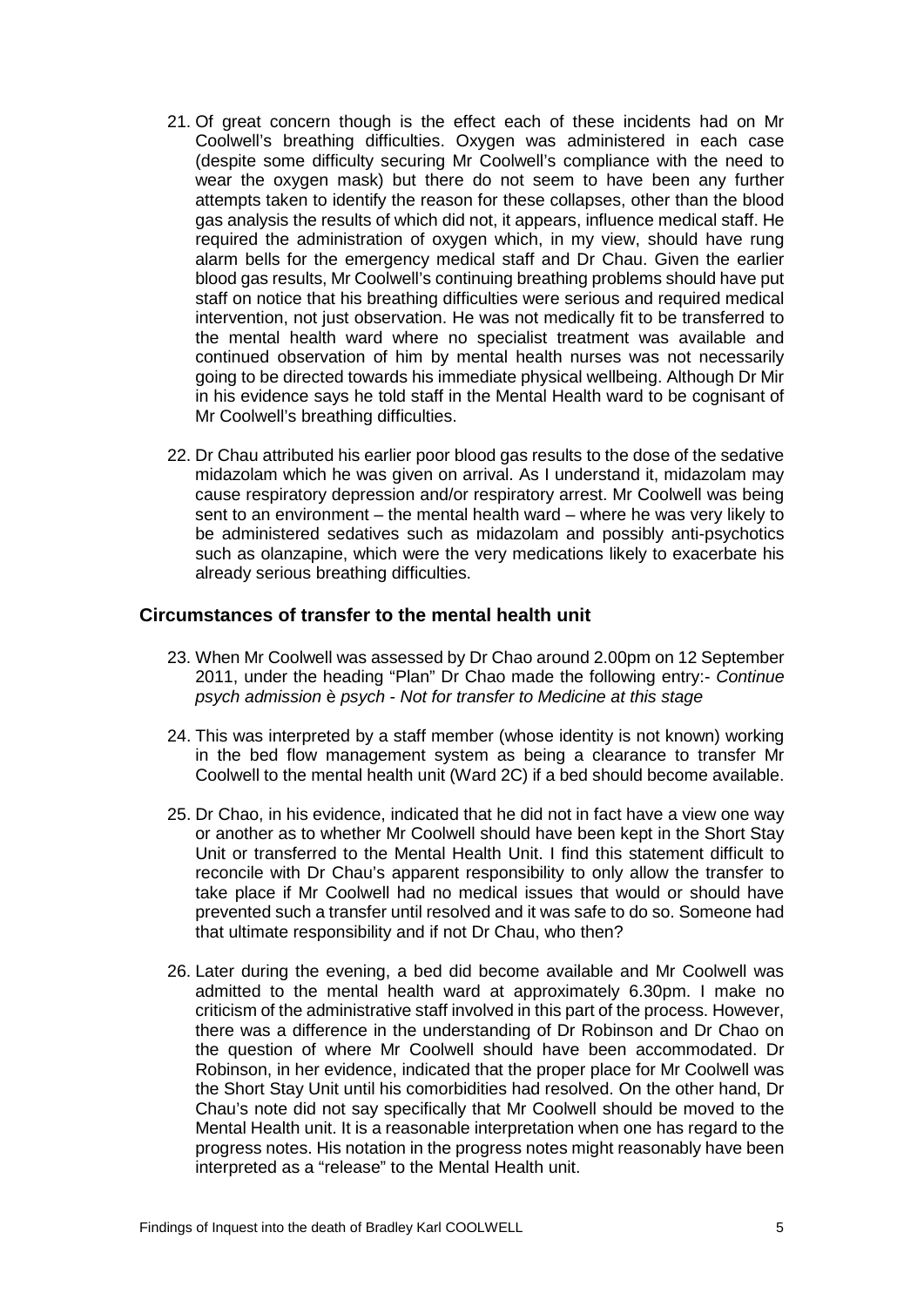- 27. On his arrival, Mr Coolwell was initially seen by the Senior Nurse, Valerie Broekman, along with Nurse Jasbir Sandhu. Nurse Broekman recalls that he was uncooperative with the admission process, that he refused to allow his observations (such as his blood pressure) to be taken, and that he was demanding a cigarette. She recalled in oral evidence that he was agitated and waving his arms around but she did not recall his behaviour being particularly threatening.
- 28. The evidence indicates that it would be normal during this admission process for a patient who used tobacco to be advised that they would be allowed only one cigarette per hour. Nurse Sandhu stated in oral evidence that he told Mr Coolwell this during what was an interrupted and difficult admission process. Given his state of agitation, it is unlikely Mr Coolwell would have comprehended this. This was put to Nurse Sandhu who ultimately concluded in oral evidence that Mr Coolwell had "possibly" comprehended the advice he was given.
- 29. In order to calm Mr Coolwell he was allowed out into the smoking courtyard to have a cigarette. While he was doing so, Nurse Broekman was relieved for a break and Nurse Sandhu was left alone with the patients. Nurse Sandhu indicated that while smoking in the courtyard, Mr Coolwell's level of agitation did indeed cease, and that he interacted normally with other patients in the courtyard.

#### **Mr Coolwell's Superman pyjamas**

- <span id="page-8-0"></span>30. Before moving to discuss the events immediately preceding Mr Coolwell's death, it is necessary to discuss the Superman clothing which Mr Coolwell was wearing while at the hospital, and the significance which he attached to it. The significance which he invested in his clothing had a direct impact upon his distress at having that clothing removed. Grandiose delusions sometimes occur in patients suffering schizophrenia. Evidence suggested that Mr Coolwell has a long history of experiencing this symptom. He had taken on the appellation "The Man Himself" when he performed his music, and he had expressed the intention of changing the world with his musical abilities.
- 31. Hospital records say Mr Coolwell also periodically believed himself to be Superman, or another comic book and movie superhero called "The Incredible Hulk". He expressed the view that he had a special relationship with the Police Commissioner, and on occasion indicated that he was himself the "boss" of the police. He also indicated that he was able to draw some form of power from the lights in the hospital, and that he could share that power with others by shaking their hands.
- 32. Dr Terry Stedman from The Park said that these ideations of Mr Coolwells were long-standing and that he reinforced his Superman persona with a costume. This behaviour is consistent with the behaviours reported to police and witnessed by them on the morning of 11 September 2011.
- 33. Ms Coolwell also gave evidence of her unhappiness at what she considered was staff at The Park mocking Mr Coolwell by giving him a name tag stating that he was "The Man Himself". Ms Coolwell's view is understandable. It is inevitable that in general society a person believing themselves to be a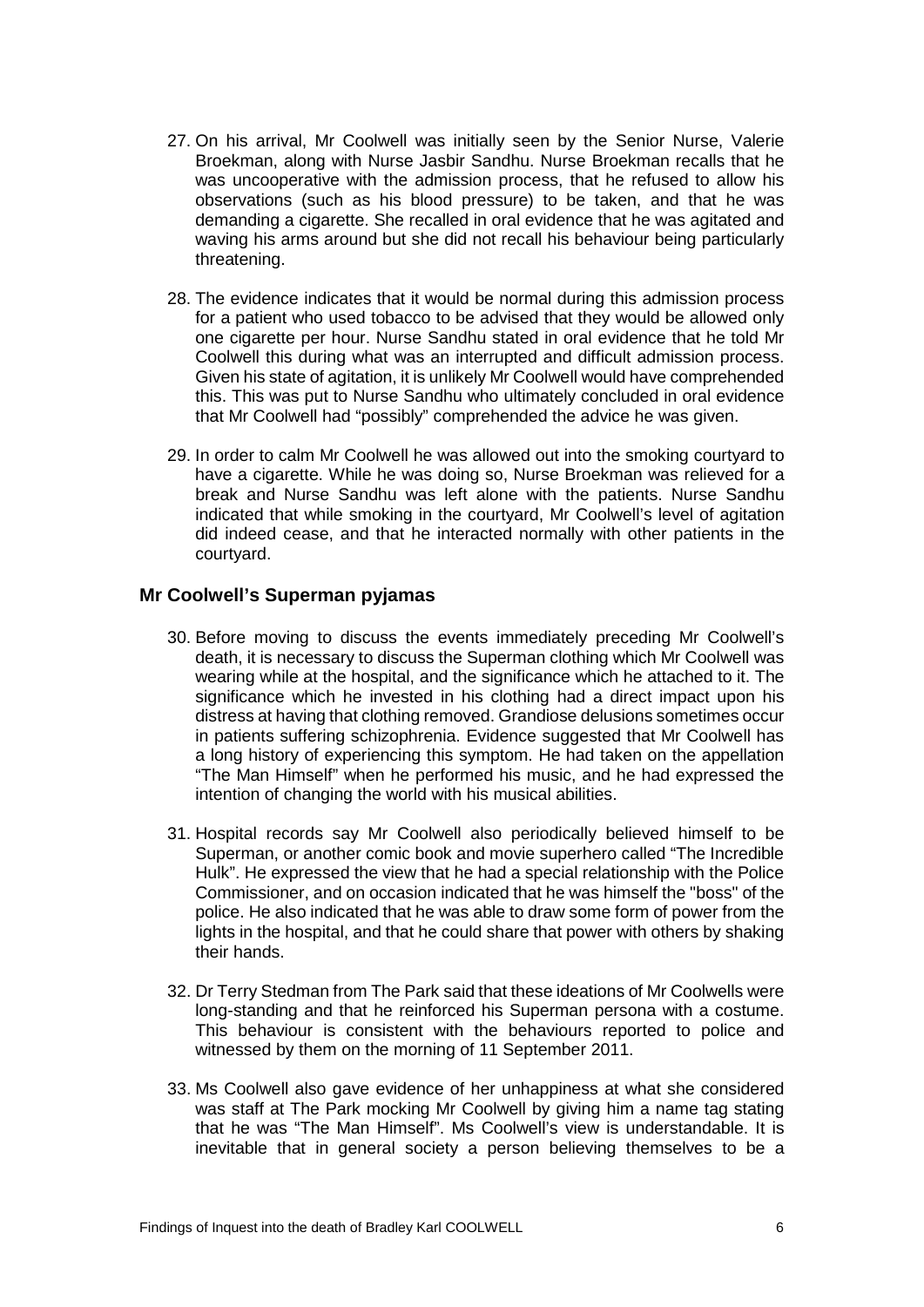superhero might attract ridicule which in turn may cause some pain to the person holding those beliefs.

34. I am persuaded to the view that Bradley Coolwell did hold these beliefs at the relevant times and that he attached great significance to his clothing. This of importance in understanding the events which followed and, in particular, the extent of his struggle to prevent security personnel from removing this special uniform.

#### **The decision to place Mr Coolwell into seclusion**

- <span id="page-9-0"></span>35. A short time after Mr Coolwell was admitted to the mental health ward he approached the nursing station seeking additional cigarettes. Nurse Sandhu gave evidence that when Mr Coolwell approached the nurse's station and was told that he was not yet due for another cigarette, he entered the nurse's station and began pulling drawers out looking for cigarettes. There can be no doubt that for Nurse Sandhu, Bradley Coolwell would have presented an imposing and frightening sight. He was not welcome in the nurse's station under those circumstances and that he was refusing to leave. There was no evidence that he injured any person, or threatened to injure any person, and there is no evidence that he damaged any property, nor even attempted to do so. He was simply distressed by the lack of cigarettes and was looking to find them, and perhaps a cigarette lighter. The situation was sufficiently concerning to Nurse Sandhu that he sounded a duress alarm. As others responded to that alarm, Mr Coolwell was enticed into the courtyard.
- 36. Dr Tahir Mir, the Mental Health Registrar, was among those who responded and he took the lead in dealing with Mr Coolwell. He negotiated with Mr Coolwell, offering an additional cigarette in return for Mr Coolwell taking a tablet. Mr Coolwell countered by demanding the rest of his packet. Ultimately he consented to an intramuscular injection of olanzapine in return for a cigarette. Around this time, Dr Mir made the decision to place Mr Coolwell in seclusion.
- 37. A person may be placed in seclusion only under the circumstances outlined in section 162M of the *Mental Health Act 2000*. Two conditions must be met. First, it must be necessary to protect the patient or other persons from any physical harm; and second, there must be no less restrictive way ensuring the safety of the patient or others. Seclusion is controversial within the mental health profession, and that the trend of clinical practice is to move away from its use. The *Mental Health Act 2016*, which is yet to come into force includes new restrictions on when and how seclusion and other forms of restraint can be authorized. These provisions did not, of course, apply at the time of Mr Coolwell's seclusion.
- 38. Dr Mir completed the documentation for a seclusion order. That documentation required him to indicate his reasons for placing Mr Coolwell in seclusion, and listed the statutory test on the form. Dr Mir gave his reasons as follows:
	- *Patient aggressive and destructive towards hospital property*
	- *Cannot be contained in open ward of AOA20*
- 39. Taken at face value, these reasons do not appear to satisfy the requirements of the Act. There is little indication in these reasons that Dr Mir considered Mr Coolwell to present a threat to himself or to any other person (the Act does not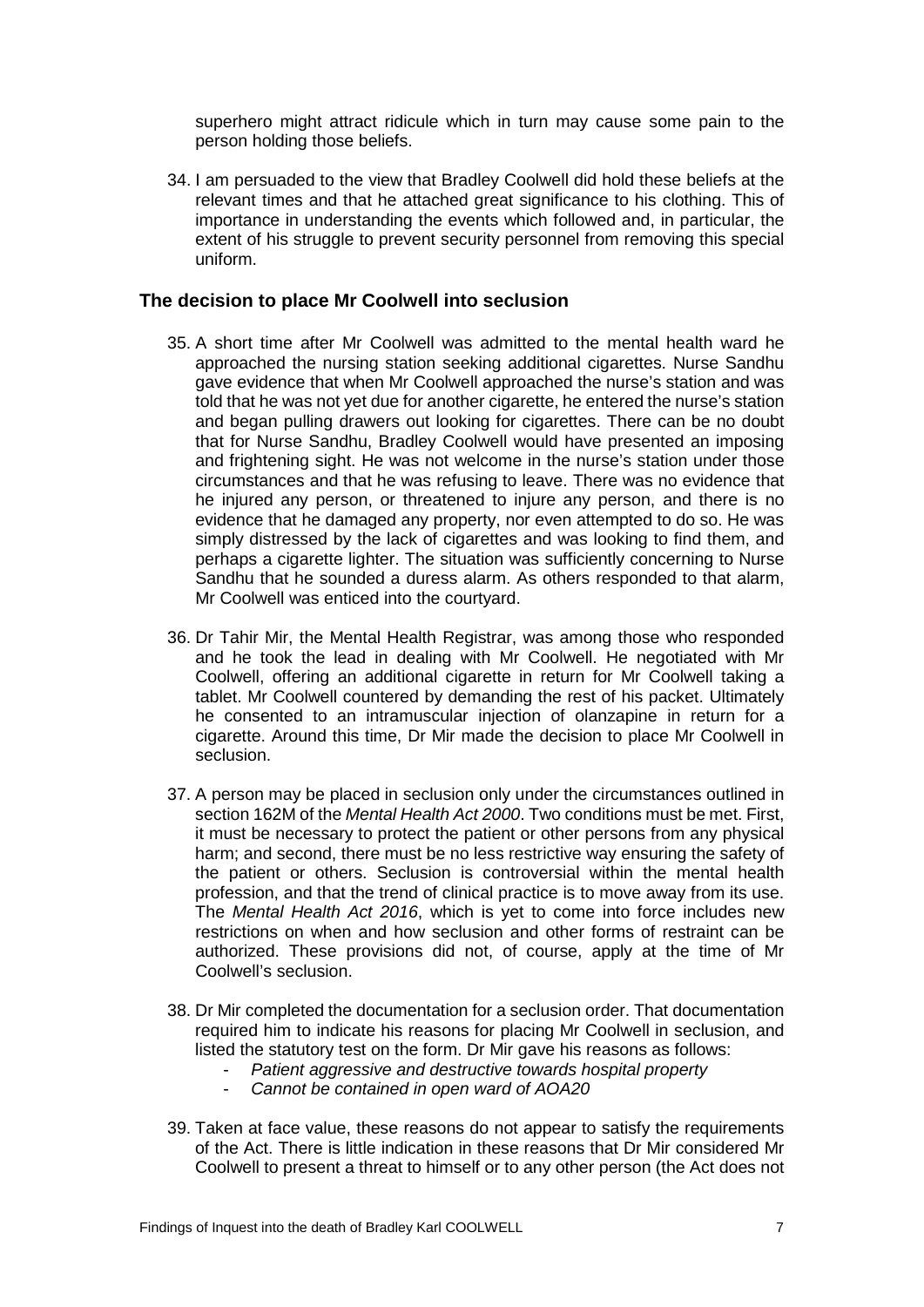contemplate seclusion to protect property); and there is no indication that Dr Mir had considered options other than Mr Coolwell being "contained in open ward of AOA". Mr Coolwell could have been allowed to remain in the courtyard with free access to cigarettes until he settled down.

- 40. In oral evidence, Dr Mir gave two further explanations of his decision to place Mr Coolwell in seclusion. First, he stated: "*I explained the things to him that because you've been refusing to take the tablets, you know, there's a potential, you know, threatening the staff, and you already came into the nursing staff office, you destroyed the hospital property and you threatened to assault them, you are verbally aggressive towards them, we have to ensure the safety of the staff and other patients. And I explained the things, you know, you have to – we have to give you injection and take you to the seclusion room. He agreed."*
- 41. Later in evidence Dr Mir further acknowledge that the Olanzapine may take 6 hours to have an effect. He commented: "*Correct. But at the same time, you know, I sent him to the seclusion room because the injection was given to him. But at the same time, you know, he was kept into the isolation [indistinct] a separate room to ensure the safety of him and the staff so that he doesn't come out of the seclusion room."*
- 42. While Mr Coolwell's behaviour was aggressive and uncooperative he was not actually physically threatening. Although Nurse Broekman states that Mr Coolwell was: "*swearing at us and calling us all the names under the sun and then he started to threaten"* but she indicated this happened after the decision to place him in seclusion. On a strict legal construction of s.162M of the *Mental Health Act 2000* may not have been met. However it is necessary to take into account of the circumstances which Dr Mir was attempting to manage at the time. On his understanding, he had entered the nurse's station, where he should not have been, and had acted in a way which was physically imposing and frightening. It would have been very reasonable for Nurse Sandhu to have been concerned for his own safety at that time. Having regard to all of the circumstances prevailing at the time, I find the decision to place Bradley in seclusion at the time was reasonable.

#### <span id="page-10-0"></span>**The manner of placing Mr Coolwell into seclusion**

- 43. Dr Mir was not present when Mr Coolwell was actually placed in seclusion. This might initially seem somewhat surprising, as it would usually seem appropriate for the person ordering the seclusion to remain in place until seclusion had been accomplished. On this occasion Dr Mir left the area in order to reduce the distress he was causing to another nearby patient. Mr Coolwell was left in the company of Nurse Broekman, Nurse Sandhu, Nurse Kumar (who had responded to Nurse Sandhu's duress alarm), and three security personnel (Benjamin Turner, Jan Matthews, and Joshua Federoff).
- 44. Dr Mir's instructions on the seclusion order were to maintain observations of Mr Coolwell at no more than 15 minute intervals. He also gave evidence that he "*reiterated to the nursing staff the need for regular monitoring when he was moved into the seclusion room and I explained the risk of respiratory compromise to the nursing staff due to his past hypoxic state, his obesity and current chest infection."* This evidence indicates that Dr Mir had some knowledge, no doubt from reviewing Bradley's chart, of his medical comorbidities.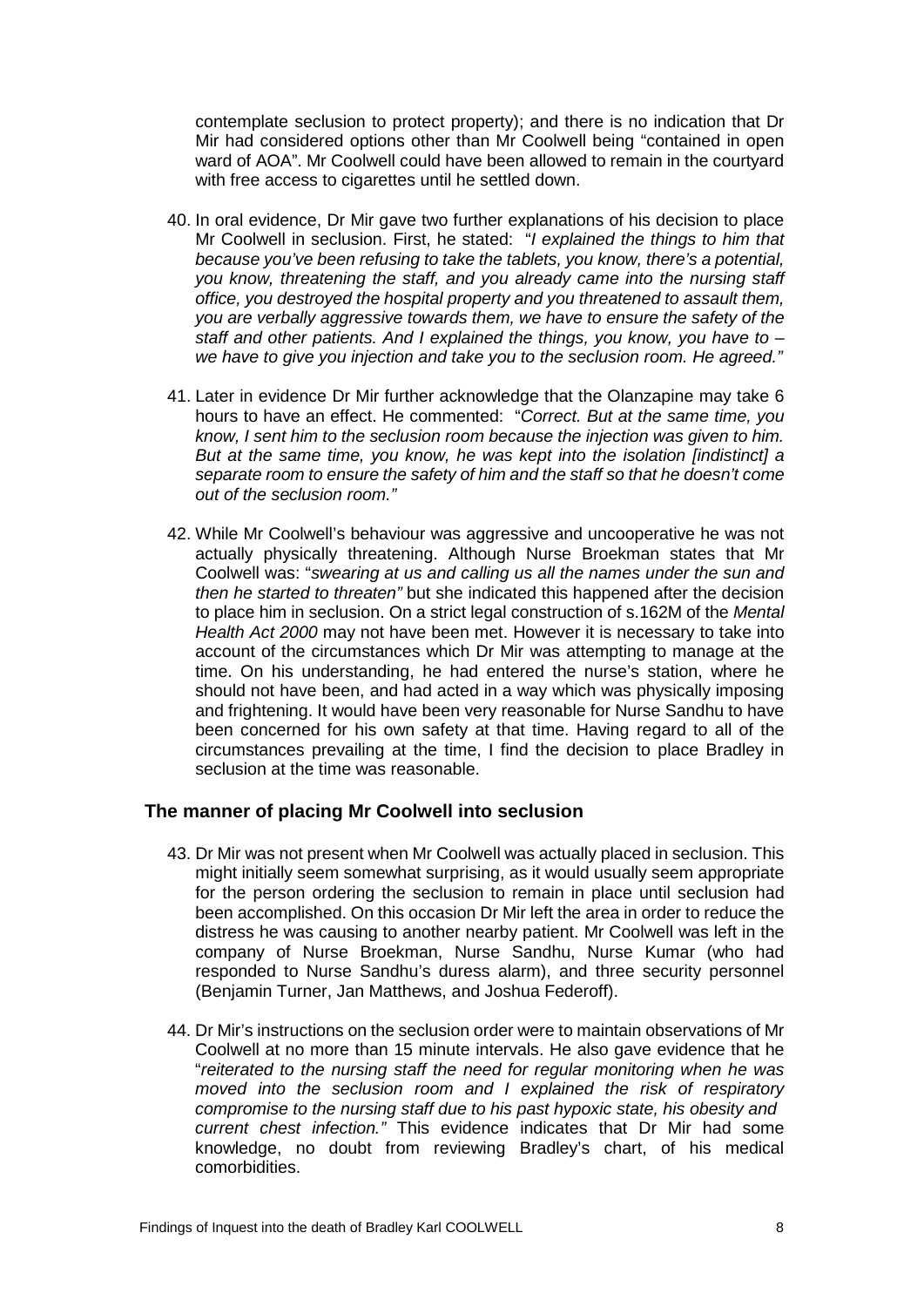- 45. From this point, Nurse Broekman was in overall charge of Mr Coolwell as he was placed in seclusion. Evidence from all participants was that Mr Coolwell walked into the seclusion room on his own, with no more than minor quidance from staff. On Nurse Broekman's evidence, he then lay on the bed to receive the intramuscular injection of Olanzapine. Security had their hands on him at this time but in Nurse Broekman's view they did this as a means of protecting her, should Mr Coolwell lash out and they were not in fact controlling Mr Coolwell by force.
- 46. Following the injection, the process of placing Mr Coolwell into what is known as "security linen" clothing commenced. The nature of security linen is that it cannot be torn by hand and therefore cannot be used by a suicidal patient to form a ligature. No witness – particularly, neither Dr Mir nor Nurse Broekman – indicated that they had specifically made the decision to place Mr Coolwell into security linen. All witnesses treated it as a matter of course that a patient in seclusion would be placed in this clothing.
- 47. There does not appear to be any specific policy in relation to the use of security linen. The key policy document in relation to seclusion, Exhibit H6 – *Policy statement on reducing and where possible eliminating restraint and seclusion in Queensland mental health services* - does not deal with clothing in seclusion. There was a practice of placing all patients in security linen once they were under a seclusion order, there was no stated policy requirement to have done so. However, the risk of suicide by hanging or strangulation is an ever present and very real risk in mental health wards, as past coronial experience demonstrates all too clearly.
- 48. In Mr Coolwell's case, the decision to place him in seclusion clothing appears to have had a dramatic effect on him, perhaps for the reasons discussed earlier in these findings. What was happening, and what Mr Coolwell perceived to be happening to him, caused his violent reaction and struggle and the more he resisted the greater the effort to make him comply by the security guards tasked with making him comply. There is no evidence that he tried to strike the security personnel. He struggled and resisted to the point where force was applied first in an effort to bring him down. Security officer Federoff used what was called a "peroneal strike" to the leg. This is a physical blow to the leg, more accurately to the peroneal nerve. Thus disabling the nerve and causing the leg to collapse or at least make it difficult to stand. A second such blow was delivered to the other leg causing Mr Coolwell to collapse to the floor, face down.
- 49. This resistance by Mr Coolwell must have used up most, if not all of his energy reserves. He then folded his arms across his chest and thus resisted the removal of his shirt. His arms were then secured behind his back by a guard and Ms Mathews managed to remove the shirt while the other security officers continued to restrain him. After this was achieved, security officers left the room. At this stage Mr Coolwell was naked and had been lying in a prone position for several minutes. The seclusion clothing was left for him to dress himself.
- 50. Dr Mir gave evidence that he had already told Nurse Broekman and Nurse Sandhu that they should be alert in relation to Mr Coolwell's breathing. Nurse Broekman acknowledged that she was aware of this, and indeed her evidence was that while the security personnel were restraining Mr Coolwell she told them "don't hold him down long, he's medically compromised." It is therefore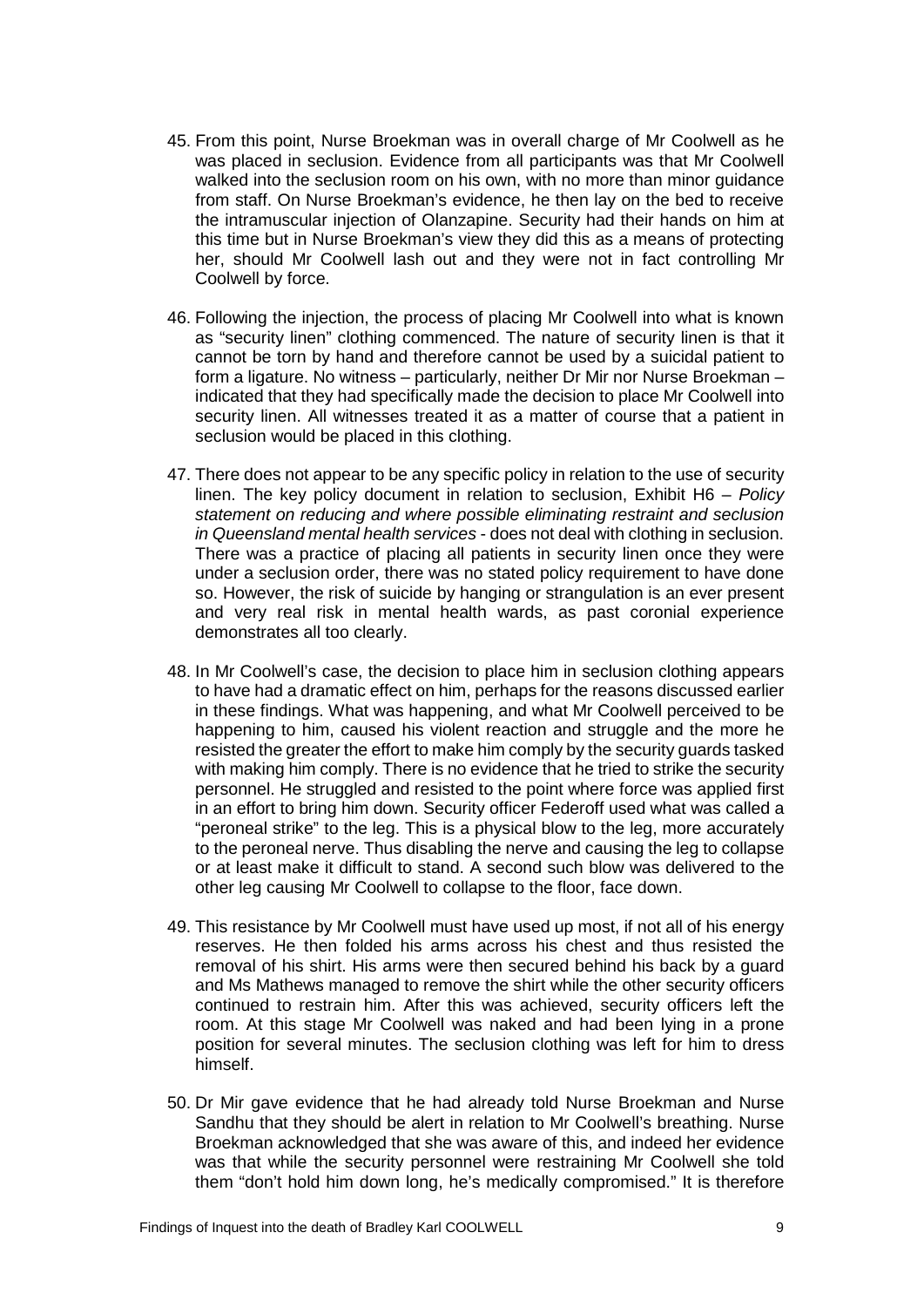reasonable to assume that at least some of those responsible for Mr Coolwell's clinical care during the seclusion process was aware that he had experienced difficulty breathing.

- 51. Nurses Broekman, Sandhu and Kumar then give slightly different accounts of what happened immediately after staff left the seclusion room. Nurse Broekman indicates that immediately after Mr Coolwell had been placed in seclusion she observed his chest to be rising and falling (as though breathing) but that he was only half on the bedding mattress. She states that he was unresponsive and she became concerned for him at that point and told Nurse Sandhu that the two of them should go in and check on Mr Coolwell. He was unconscious, but a carotid pulse could be detected. On the basis of his unexpected unconsciousness, however, a "code blue" emergency was called.
- 52. Nurse Kumar says that after Mr Coolwell was placed in seclusion, he was asked to watch Mr Coolwell, by which he understood he was to continuously observe Mr Coolwell (as opposed to the 15-minute periodic observations instructed by Dr Mir). He states that Mr Coolwell did not move or respond to the fact that he was in seclusion, and that he became concerned within perhaps thirty seconds of the room being closed. He asked Nurse Sandhu to accompany him into the room, where they found Mr Coolwell to have no pulse (and Nurse Kumar was uncertain whether he recalled seeing the rise and fall of chest). They called a "code blue" and commenced resuscitation.
- 53. Finally, Nurse Sandhu agrees that Nurse Kumar watched Mr Coolwell, and very quickly alerted Nurse Sandhu to his concerns. Nurse Sandhu says that he then briefly discussed the best approach with both Nurse Kumar and Nurse Broekman, and then he entered the seclusion room alone. He found Mr Coolwell was unresponsive. The other nurses entered and 'code blue' was called.
- 54. At the inquest there was no challenge to the efficacy of the resuscitation attempts which were, sadly, unsuccessful. The evidence also establishes that Mr Coolwell was under observation from the time he entered the Mental Health Unit until his death.

#### <span id="page-12-0"></span>**Cause of death**

55. It appears clear from the autopsy that Mr Coolwell suffered respiratory failure and a cardiac arrest; however it is not clear which of these came first in time. Dr Storey was quite frank in both his autopsy report and in his oral evidence that he was unable to identify a specific cause of death. His view was that the cardiac arrest is likely to have come first in time, and to have been followed by the respiratory arrest. Dr Storey canvassed two possibilities for this arrest, each of them relating to the fact that Mr Coolwell was held in restraint prior to his death. These possibilities are excited delirium and positional asphyxia. Each of these proceeds from the fundamental perspective that restraint causes stresses on the body which interfere with the normal operations of the heart and the lungs. However it was clear that Dr Storey did not wish to be held to these observations. He said in evidence that some of the conditions for excited delirium were not present and while he explained the mechanism for positional asphyxia, Dr Storey stopped well short of expressing the view that positional asphyxia had been responsible for Mr Coolwell's death.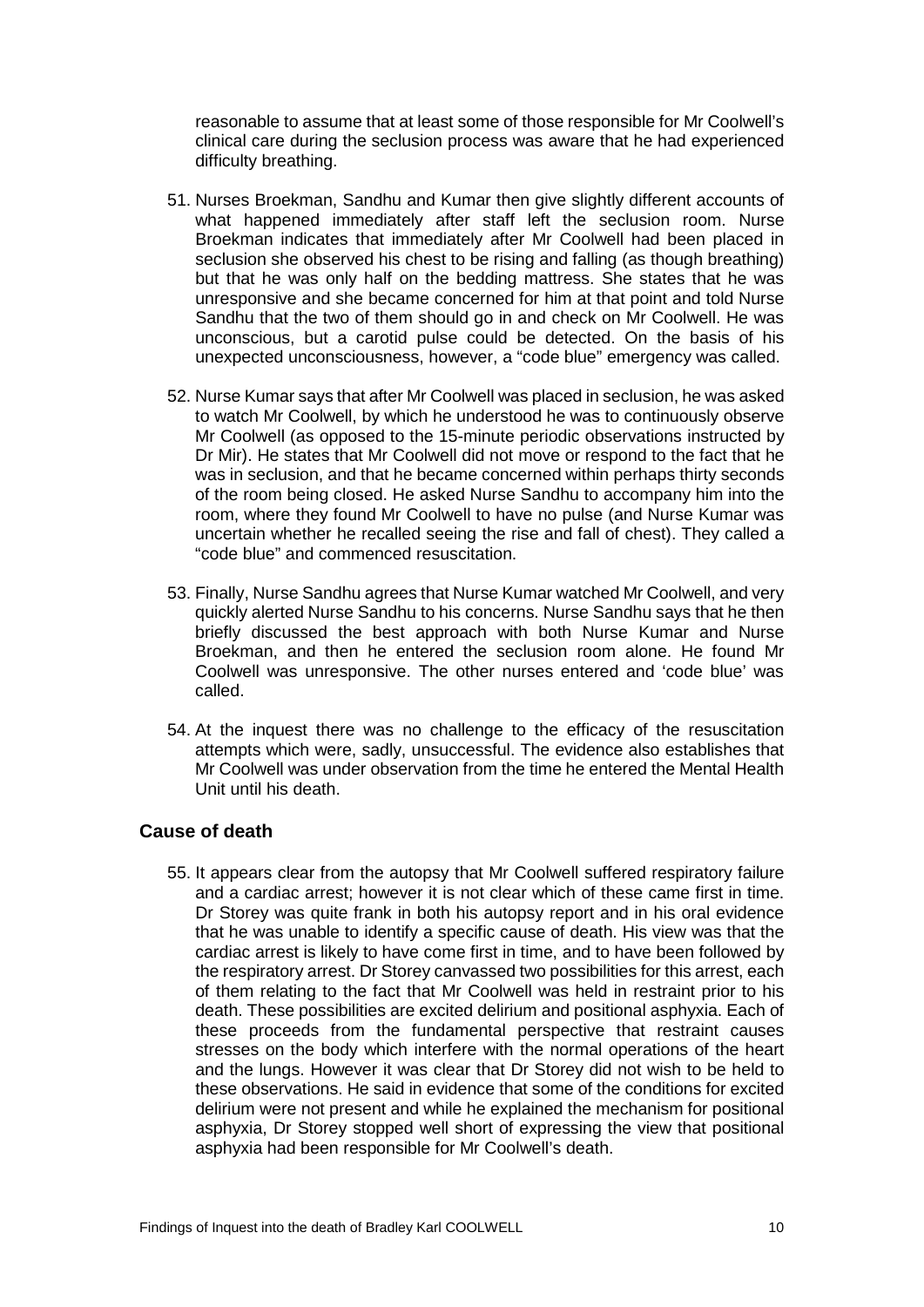- 56. Dr Wayne Kelly, whose opinion was sort as to the cause of death observed that the concentration of carbon dioxide in Mr Coolwell's blood was dangerously high, and that this was likely due to a reduction in the blood transfer capacity of his lungs, that is, their capacity to extract carbon dioxide from his blood and to filter oxygen into his blood. This may explain Mr Coolwell's periods of deep sleep while in the short stay unit; and his transition from resistance to the security guards, to his sudden unresponsiveness and death.
- 57. Dr Kelly's report was reviewed by Dr Storey. Dr Storey accepted the observations made by Dr Kelly that the high concentration of carbon dioxide in Mr Coolwell's blood led to torpor and sleep, and then ultimately to respiratory failure. However given Mr Coolwell's substantial comorbidities, an initial cardiac failure cannot be ruled out.
- 58. The most likely cause of death is respiratory failure due to reduced blood gas transfer capacity in Mr Coolwell's lungs, leading to cardiac arrest. However a second possible cause of death is a cardiac arrest occurring in the presence of reduced respiratory capacity, with the two factors then combining to precipitate death. I find that Bradley Karl Coolwell died from the combined effects of respiratory and cardiac failure.

#### <span id="page-13-0"></span>**Contact with family on the night of 12 September 2011**

- 59. A key concern of the Coolwell family is the manner in which the death of Mr Coolwell was communicated to them, in particular to Ms Shontay Coolwell. Ms Coolwell says that she was at the hospital until around 5.00pm and had then left. Mr Coolwell would therefore have been transferred into the Mental Health Unit between an hour and 90 minutes after Shontay Coolwell left the hospital. At approximately 7.30pm Ms Coolwell called the hospital, but felt she was being "messed around" by hospital staff. It is not clear whether she was put through to the Emergency Department (where Mr Coolwell had been when she left at 5.00pm) or whether she was put through to the Mental Health Unit. She made a second call. On the assumption that she was ultimately put through to the correct location, her call would have come at approximately the time that Dr Mir, the nursing staff, and the security staff were negotiating with Mr Coolwell in the courtyard. The nursing station, at this time, would have still been in a state of disarray after Mr Coolwell went through it looking for his cigarettes. It seems to follow that calls to the Mental Health ward in that time may have gone unanswered; or, if answered, that there would have been little staff could say about Mr Coolwell's rapidly-changing circumstances.
- 60. Ms Coolwell's evidence is that she received a telephone call from a staff member at Logan Hospital, in which she was told her brother Bradley Coolwell had died. The delivery of a death message requires particular sensitivity; this is particularly so in regards to the cultural needs of indigenous deceased. The Queensland Health publication *Sad News, Sorry Business*, is now in its second edition. The first edition came out at approximately the time of Mr Coolwell's death. It is to be hoped that future deaths of indigenous people in Queensland Health facilities are handled in accordance with that publication.

#### <span id="page-13-1"></span>**Changes to Systems at Logan Hospital**

61. A number of the issues raised by this death have been overtaken by the subsequent policy developments in the nearly-five-years since Mr Coolwell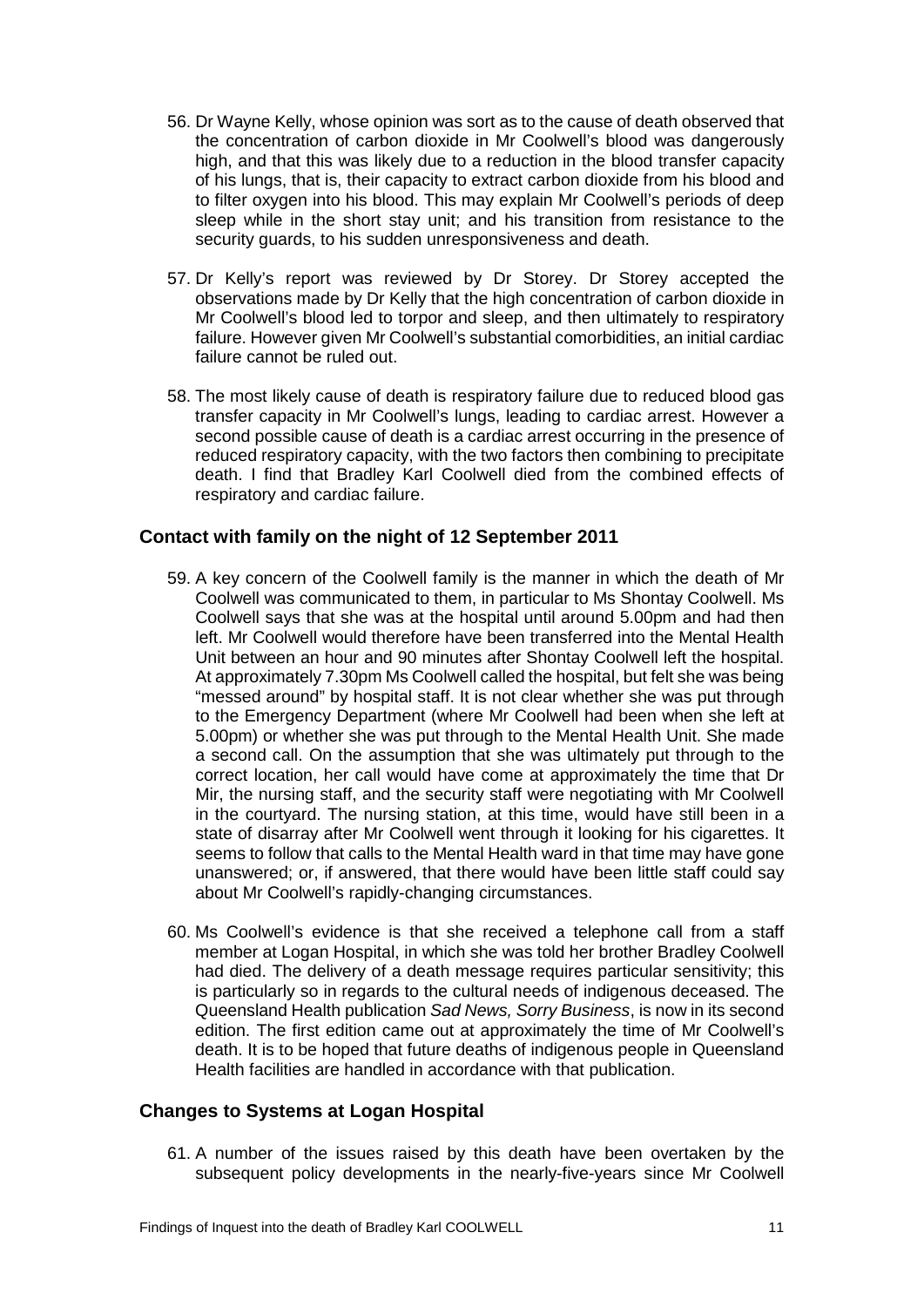died – for instance, the *Mental Health Act 2016* will fundamentally change the use of seclusion and the policy *Sad News, Sorry Business* has changed the way in which Queensland Health deals with the families of indigenous patients who have died.

- 62. Following the death of Mr Coolwell, Metro South Division of Queensland Health conducted a review and that review recommended a number of changes to their operations. Those changes can be summarised as follows:
	- a. The hospital should implement an admission policy based on a consultant to consultant or director to director discussion in order to reach agreement to admit to the most appropriate department to meet the needs of the patient.
	- b. The hospital should implement a review of admission processes and patient flow within the Integrated Mental Health Service (IMHS) during business hours and after hours including linkages between acute services and Community Mental Health.
	- c. The hospital should continue to work with the Queensland Psychotropic Medication Advisory Committee to develop Acute Sedation Guidelines including arrangement with the Emergency Department (ED), Intensive Care and IMHS to ensure better alignment of acute sedation guidelines in all areas.
	- d. The hospital should consider establishing a mental health clinical position in the ED being a senior nurse to provide guidance to junior staff, particularly in relation to patients admitted to the Short Stay Unit (SSU).
	- e. Metabolic monitoring is to be implemented in Community Mental Health and mental health inpatient settings. A process of auditing adherence to metabolic monitoring guidelines is to be implemented.
	- f. The definition of 'medical clearance' is to be clarified including an indication of the level of support a patient will need when admitted.
	- g. Case management practices to be reviewed to ensure a culturally appropriate recovery focus.
	- h. A process of operational supervision is to be implemented to ensure that case managers apply contemporary case management strategies.
- 63. I am informed by counsel for Queensland Health that these recommendations have now all been implemented and that they have been incorporated into the Inpatient National Standards Implementation Project. Admission procedures were reviewed, endorsed and published on the Queensland Health intranet. The admission procedure was updated in November 2014. Admission and patient flow processes and procedures are again under review in order to incorporate the Mental Health Call Service and work that has been undertaken by the Mental Health NEAT Strategic Planning Group to improve transfer of care processes within the IMHS.
- 64. A change in policies incorporating the lessons learned from procedure reviews and improved understanding following the death of Mr Coolwell were also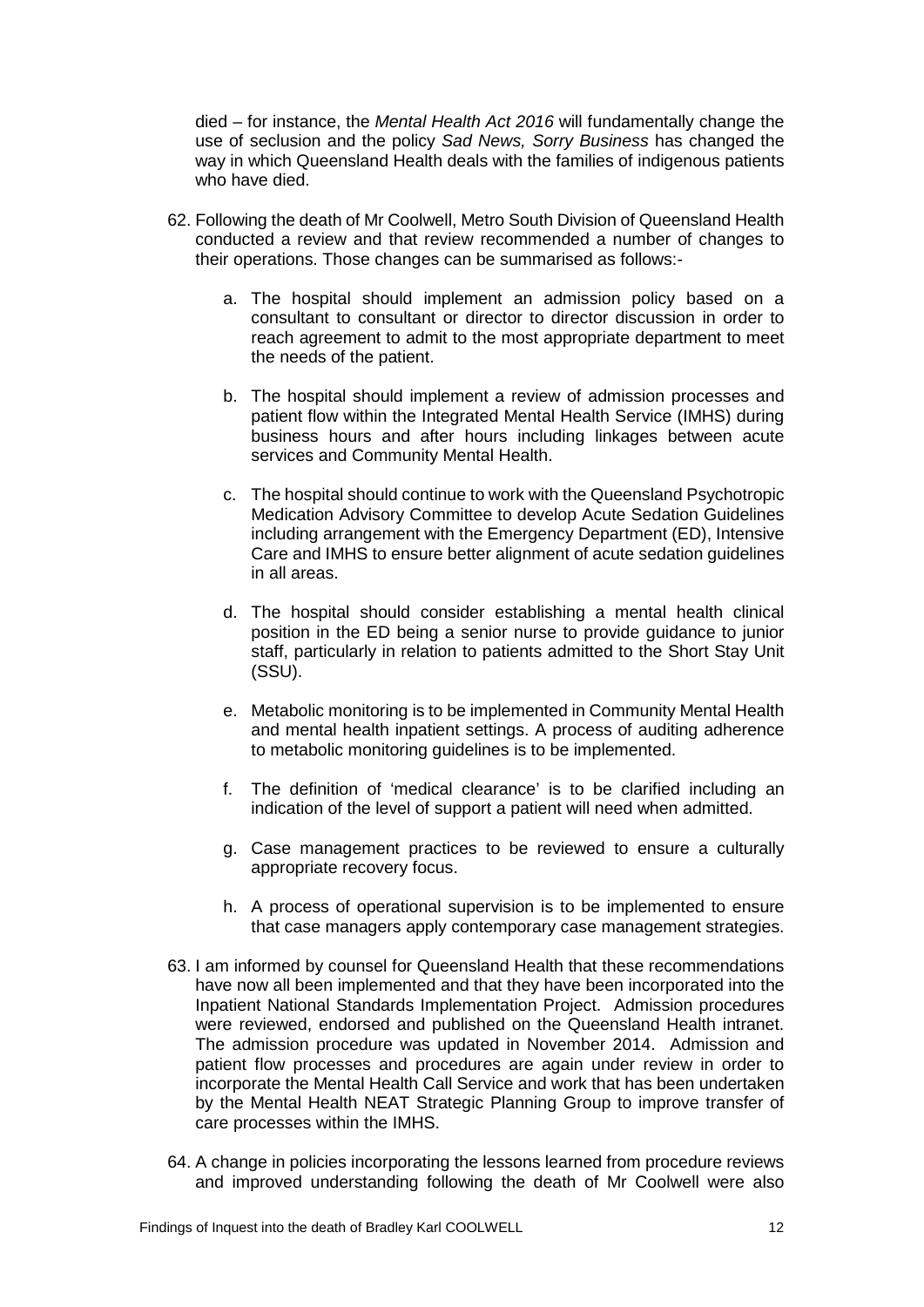implemented These include new Sedation Guidelines and a mental health clinician in the ED. Also changes were made regarding metabolic monitoring and the definition of medical clearance.

65. The issue of Seclusion and Restraint have been addressed in the new *Mental Health Act 2016,* which is to come into force in March 2017. The Health Service has also addressed cultural issues which have arisen in this case.

#### <span id="page-15-0"></span>**Findings required by S45.**

- 66. In accordance with s.45(2) of the *Coroners Act 2003* I make the following findings:
	- (a) The deceased person is Mr Bradley Karl Coolwell. He was born on 25 January 1972.
	- (b) Bradley Karl Coolwell died from respiratory failure and cardiac arrest.
	- (c) Bradley Karl Coolwell died at approximately 7.30pm on 12 September 2011.
	- (d) Bradley Karl Coolwell died at Logan Community Hospital, in Meadowbrook in the State of Queensland.

#### <span id="page-15-1"></span>**Findings and Recommendations**

- 67. I find that the police acted properly in relation to Mr Coolwell, and that the decision to take him to hospital under an Emergency Examination Order was appropriate in the circumstances. Mr Coolwell came to no harm while in the care of police. I also find that in the original triage process an adequate assessment was made of both Mr Coolwell's mental and physical state.
- 68. I find that the CIMHA database, which was utilized during that triage process, was of limited utility and that Mr Holman, assessing Mr Coolwell on admission to Logan Hospital, had little practical knowledge of Mr Coolwell's treatment history available to him other than an awareness of his previous admission to The Park.
- 69. I find that there may have been some confusion between medical and mental health teams as to whether Mr Coolwell was ready for transfer to the Mental Health ward on the evening of 12 September 2011.
- 70. As previously set out in these findings I find that the decision to transfer Mr Coolwell to the Mental Health ward from the Short Stay unit was premature and failed to recognise Mr Coolwell's serious respiratory illness and that in doing so exposed him to grave risk.
- 71. I acknowledge there are inherent difficulties in requiring tobacco-addicted patients to give up tobacco on admission to hospital, particularly where those patients are experiencing disordered thinking.
- 72. I find that the decision to place Mr Coolwell into seclusion was not in strict accordance with the requirements of the statute but was nevertheless a